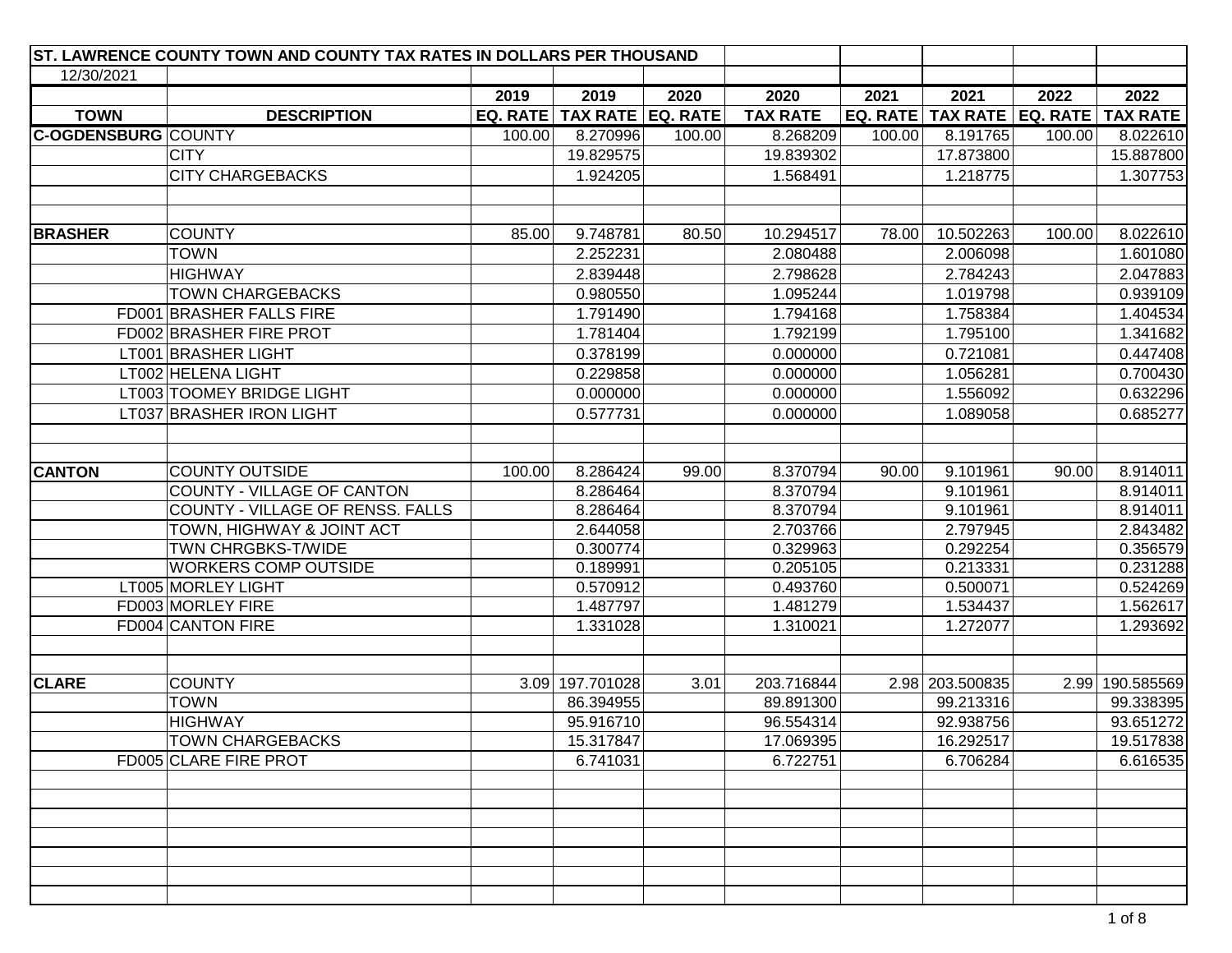|                  | ST. LAWRENCE COUNTY TOWN AND COUNTY TAX RATES IN DOLLARS PER THOUSAND |          |                   |        |                 |        |                                |        |                 |
|------------------|-----------------------------------------------------------------------|----------|-------------------|--------|-----------------|--------|--------------------------------|--------|-----------------|
| 12/30/2021       |                                                                       |          |                   |        |                 |        |                                |        |                 |
|                  |                                                                       | 2019     | 2019              | 2020   | 2020            | 2021   | 2021                           | 2022   | 2022            |
| <b>TOWN</b>      | <b>DESCRIPTION</b>                                                    | EQ. RATE | TAX RATE EQ. RATE |        | <b>TAX RATE</b> |        | EQ. RATE   TAX RATE   EQ. RATE |        | <b>TAX RATE</b> |
| <b>CLIFTON</b>   | <b>COUNTY</b>                                                         | 90.00    | 6.727792          | 90.00  | 6.746849        | 90.00  | 9.101961                       | 90.00  | 8.914011        |
|                  | <b>TOWN</b>                                                           |          | 3.268969          |        | 3.421482        |        | 2.371857                       |        | 2.359833        |
|                  | <b>HIGHWAY</b>                                                        |          | 3.686542          |        | 3.713876        |        | 2.443474                       |        | 2.372782        |
|                  | <b>TOWN CHARGEBACKS</b>                                               |          | 0.401895          |        | 0.445801        |        | 0.465238                       |        | 0.490488        |
|                  | FD006 STAR LAKE FIRE                                                  |          | 4.558515          |        | 4.803730        |        | 4.718740                       |        | 4.820053        |
|                  | FD007 CRANBERRY LAKE FIRE                                             |          | 0.959737          |        | 0.968656        |        | 0.959708                       |        | 0.955454        |
|                  | FD045 NEWTON FALLS FIRE                                               |          | 3.326544          |        | 3.327111        |        | 3.214192                       |        | 3.248716        |
|                  | WD001 STAR LAKE WATER                                                 |          | 550.00            |        | 540.00          |        | 540.00                         |        | 540.00          |
|                  | WD020 NEWTON FALLS WATER                                              |          |                   |        | 540.00          |        | 540.00                         |        | 540.00          |
|                  | AM001 CLIFTON FINE AMBULANCE                                          |          | 0.380023          |        | 0.600360        |        | 0.704874                       |        | 0.404151        |
|                  | SW016 NEWTON FALLS SEWER                                              |          | 572.771084        |        | 572.772908      |        | 572.772908                     |        | 572.772908      |
|                  |                                                                       |          |                   |        |                 |        |                                |        |                 |
| <b>COLTON</b>    | <b>COUNTY</b>                                                         | 112.84   | 7.343552          | 107.96 | 7.676071        | 100.00 | 8.191765                       | 100.00 | 8.022610        |
|                  | <b>TOWN &amp; LIBRARY</b>                                             |          | 3.061329          |        | 3.096054        |        | 3.091705                       |        | 3.078079        |
|                  | <b>HIGHWAY</b>                                                        |          | 1.531033          |        | 1.548290        |        | 1.546115                       |        | 1.539301        |
|                  | <b>TOWN CHARGEBACKS</b>                                               |          | 0.160353          |        | 0.168965        |        | 0.183804                       |        | 0.218123        |
|                  | FD008 COLTON FIRE PROT                                                |          | 0.225503          |        | 0.228442        |        | 0.228030                       |        | 0.244183        |
|                  | FD009 COLTON FIRE                                                     |          | 0.756554          |        | 0.779684        |        | 0.787081                       |        | 0.796997        |
|                  | LT006 COLTON LIGHT                                                    |          | 0.175041          |        | 0.167540        |        | 0.178815                       |        | 0.183041        |
|                  | LT007 SO COLTON LIGHT                                                 |          | 0.122235          |        | 0.121227        |        | 0.134257                       |        | 0.136697        |
|                  |                                                                       |          |                   |        |                 |        |                                |        |                 |
| <b>DEKALB</b>    | <b>COUNTY OUTSIDE</b>                                                 | 99.00    | 8.370166          | 94.00  | 8.816049        | 93.00  | 8.808350                       | 93.00  | 8.626463        |
|                  | COUNTY - VILLAGE OF RICHVILLE                                         |          | 2.554157          |        | 2.861627        |        | 2.749281                       |        | 1.937024        |
|                  | <b>TOWN &amp; HIGHWAY</b>                                             |          | 4.504614          |        | 4.525388        |        | 4.514592                       |        | 4.537730        |
|                  | PART TOWN                                                             |          |                   |        |                 |        |                                |        |                 |
|                  | TWN CHRGBKS-T/WIDE                                                    |          | 0.299181          |        | 0.334384        |        | 0.311174                       |        | 0.397991        |
|                  | <b>WORKERS COMP OUTSIDE</b>                                           |          | 0.238128          |        | 0.205296        |        | 0.251600                       |        | 0.280348        |
|                  | LT008 DEKALB JCT LIGHT                                                |          | 1.077099          |        | 1.065838        |        | 1.059756                       |        | 1.062710        |
|                  | LT009 BIGELOW LIGHT                                                   |          | 0.526965          |        | 0.533863        |        | 0.406697                       |        | 0.401731        |
|                  | FD011 DEKALB FIRE                                                     |          | 1.234453          |        | 1.217730        |        | 1.242649                       |        | 1.260581        |
|                  |                                                                       |          |                   |        |                 |        |                                |        |                 |
| <b>DEPEYSTER</b> | <b>COUNTY</b>                                                         | 79.00    | 10.489195         | 79.00  | 10.489983       | 68.00  | 12.046714                      | 59.50  | 13.483379       |
|                  | <b>TOWN</b>                                                           |          | 1.933522          |        | 1.957250        |        | 2.251678                       |        | 1.990774        |
|                  | <b>HIGHWAY</b>                                                        |          | 3.136556          |        | 3.074538        |        | 3.138296                       |        | 2.625100        |
|                  | <b>TOWN CHARGEBACKS</b>                                               |          | 0.769570          |        | 0.855374        |        | 0.925943                       |        | 1.037408        |
|                  | FD041 DEPEYSTER FIRE                                                  |          | 0.633959          |        | 0.643892        |        | 0.662172                       |        | 0.672609        |
|                  |                                                                       |          |                   |        |                 |        |                                |        |                 |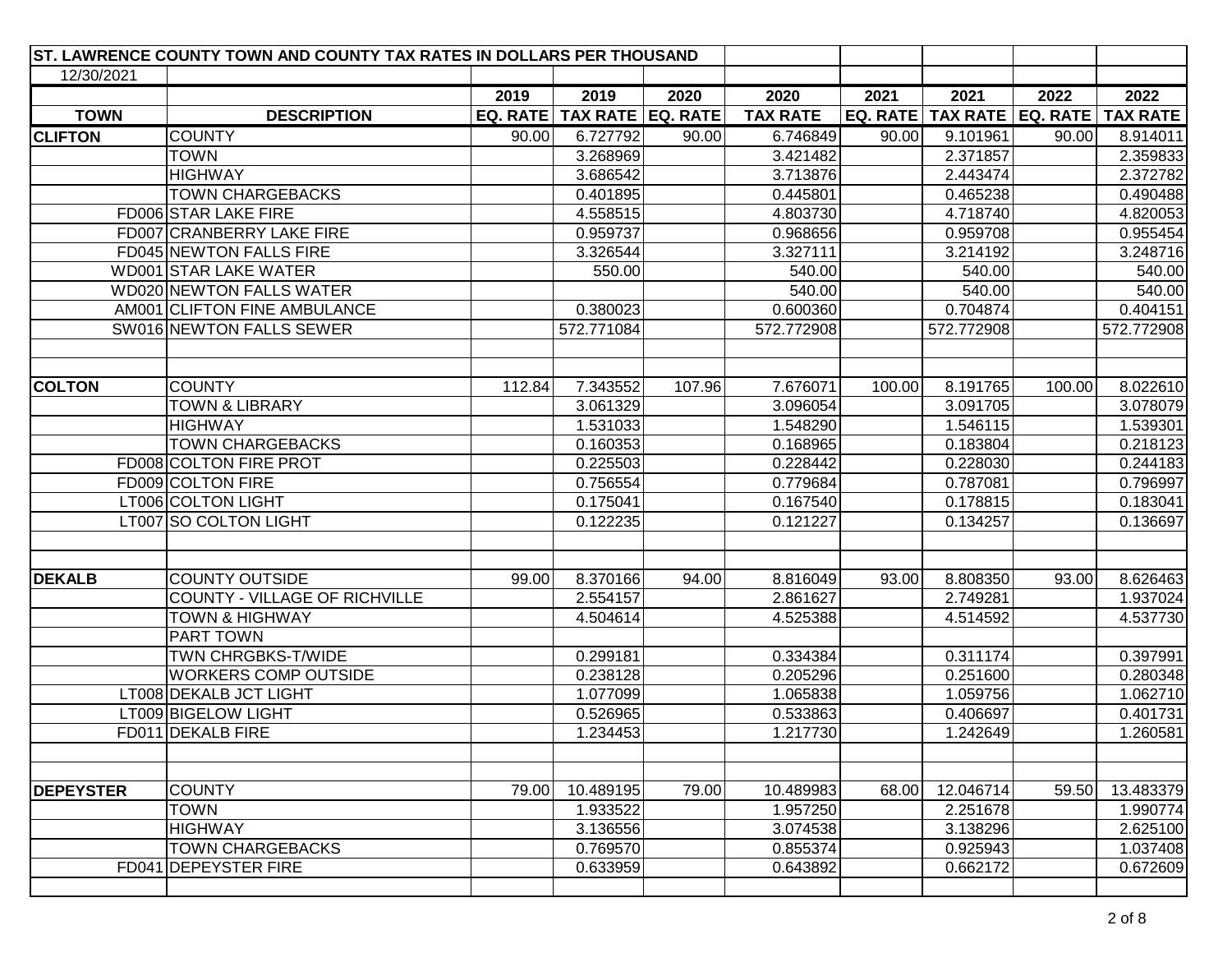| ST. LAWRENCE COUNTY TOWN AND COUNTY TAX RATES IN DOLLARS PER THOUSAND |                                |        |                                |        |                 |        |                                           |        |           |
|-----------------------------------------------------------------------|--------------------------------|--------|--------------------------------|--------|-----------------|--------|-------------------------------------------|--------|-----------|
| 12/30/2021                                                            |                                |        |                                |        |                 |        |                                           |        |           |
|                                                                       |                                | 2019   | 2019                           | 2020   | 2020            | 2021   | 2021                                      | 2022   | 2022      |
| <b>TOWN</b>                                                           | <b>DESCRIPTION</b>             |        | EQ. RATE   TAX RATE   EQ. RATE |        | <b>TAX RATE</b> |        | EQ. RATE   TAX RATE   EQ. RATE   TAX RATE |        |           |
| <b>EDWARDS</b>                                                        | COUNTY (2013 - NO VILLAGE)     | 89.50  | 9.257319                       | 87.50  | 9.470956        | 86.00  | 9.525308                                  | 86.00  | 9.328617  |
|                                                                       | TOWN, HIGHWAY, & LIBRARY       |        | 8.643968                       |        | 8.757245        |        | 8.733924                                  |        | 8.722605  |
|                                                                       | <b>TOWN CHARGEBACKS</b>        |        | 0.792844                       |        | 0.907921        |        | 0.841171                                  |        | 0.962461  |
|                                                                       | FD012 EDWARDS FIRE             |        | 1.360954                       |        | 1.377270        |        | 1.344658                                  |        | 1.440454  |
|                                                                       | LT010 TALCVILLE LIGHT          |        | 1.930459                       |        | 2.507869        |        | 2.019598                                  |        | 2.415736  |
|                                                                       | LT038 LIGHT DISTRICT #2        |        | 0.820077                       |        | 0.747300        |        | 0.563704                                  |        | 0.762777  |
|                                                                       |                                |        |                                |        |                 |        |                                           |        |           |
| <b>FINE</b>                                                           | <b>COUNTY</b>                  | 81.00  | 6.719162                       | 81.00  | 6.728400        | 100.00 | 5.457491                                  | 100.00 | 4.784076  |
|                                                                       | TOWN & ST. LIGHT               |        | 4.216803                       |        | 4.157853        |        | 2.975979                                  |        | 1.824310  |
|                                                                       | <b>HIGHWAY</b>                 |        | 5.890884                       |        | 5.954100        |        | 4.446751                                  |        | 5.159655  |
|                                                                       | <b>CLIFTON-FINE HOSPITAL</b>   |        |                                |        |                 |        |                                           |        |           |
|                                                                       | <b>TOWN CHARGEBACKS</b>        |        | 0.661922                       |        | 0.681313        |        | 0.534826                                  |        | 0.541149  |
|                                                                       | FD013 FINE FIRE                |        | 3.170077                       |        | 3.208882        |        | 2.183435                                  |        | 2.255738  |
|                                                                       | FD014 STAR LAKE FIRE           |        | 2.832893                       |        | 2.908214        |        | 1.214546                                  |        | 1.334064  |
|                                                                       | FD015 FINE FIRE PROT           |        | 0.694564                       |        | 0.707245        |        | 0.552166                                  |        | 0.485013  |
|                                                                       | WD002 STAR LAKE WATER-EXT 1    |        | 540.00                         |        | 540.00          |        | 540.00                                    |        | 540.00    |
| <b>FOWLER</b>                                                         | <b>COUNTY</b>                  | 12.50  | 66.289801                      | 12.00  | 69.059054       | 11.80  | 69.421739                                 | 11.80  | 67.988223 |
|                                                                       | <b>TOWN</b>                    |        | 2.799471                       |        | 1.322660        |        | 3.705933                                  |        | 3.051584  |
|                                                                       | <b>HIGHWAY</b>                 |        | 32.190223                      |        | 34.320161       |        | 32.486967                                 |        | 33.952551 |
|                                                                       | <b>TOWN CHARGEBACKS</b>        |        | 4.951005                       |        | 5.588617        |        | 4.987460                                  |        | 5.257725  |
|                                                                       | FD016 FOWLER FIRE              |        | 2.235450                       |        | 2.311254        |        | 2.470378                                  |        | 2.513820  |
|                                                                       | LT012 HAILESBORO LIGHT         |        | 1.950062                       |        | 1.945381        |        | 1.919091                                  |        | 1.924380  |
| <b>GOUVERNEUR</b>                                                     | <b>COUNTY OUTSIDE</b>          | 95.00  | 8.722594                       | 95.00  | 8.723249        | 93.00  | 8.808350                                  | 93.00  | 8.626463  |
|                                                                       | COUNTY - VILLAGE OF GOUVERNEUR |        | 8.722190                       |        | 8.723249        |        | 8.808350                                  |        | 8.626463  |
|                                                                       | <b>TOWN &amp; HIGHWAY</b>      |        | 3.038088                       |        | 3.109640        |        | 3.153622                                  |        | 3.165465  |
|                                                                       | TWN CHRGBKS-T/WIDE             |        | 0.621910                       |        | 0.596114        |        | 0.515905                                  |        | 0.592794  |
|                                                                       | <b>WORKERS COMP OUTSIDE</b>    |        | 0.329413                       |        | 0.311841        |        | 0.386661                                  |        | 0.372398  |
|                                                                       | FH001 FIRE & HEALTH            |        | 0.585138                       |        | 0.593812        |        | 0.595462                                  |        | 0.591117  |
| <b>HAMMOND</b>                                                        | <b>COUNTY OUTSIDE</b>          | 100.00 | 8.286464                       | 100.00 | 8.287086        | 96.00  | 8.533089                                  | 96.00  | 8.356886  |
|                                                                       | COUNTY - VILLAGE OF HAMMOND    |        | 8.286464                       |        | 8.287086        |        | 8.533089                                  |        | 8.356886  |
|                                                                       | <b>TOWN &amp; HIGHWAY</b>      |        | 0.594662                       |        | 0.621096        |        | 0.641162                                  |        | 0.632664  |
|                                                                       | TWN CHRGBKS-T/WIDE             |        | 0.254300                       |        | 0.280720        |        | 0.334757                                  |        | 0.399032  |
|                                                                       | <b>WORKERS COMP OUTSIDE</b>    |        | 0.083548                       |        | 0.088095        |        | 0.089990                                  |        | 0.076789  |
|                                                                       | FD017 HAMMOND FIRE             |        | 0.507946                       |        | 0.504787        |        | 0.501486                                  |        | 1.048415  |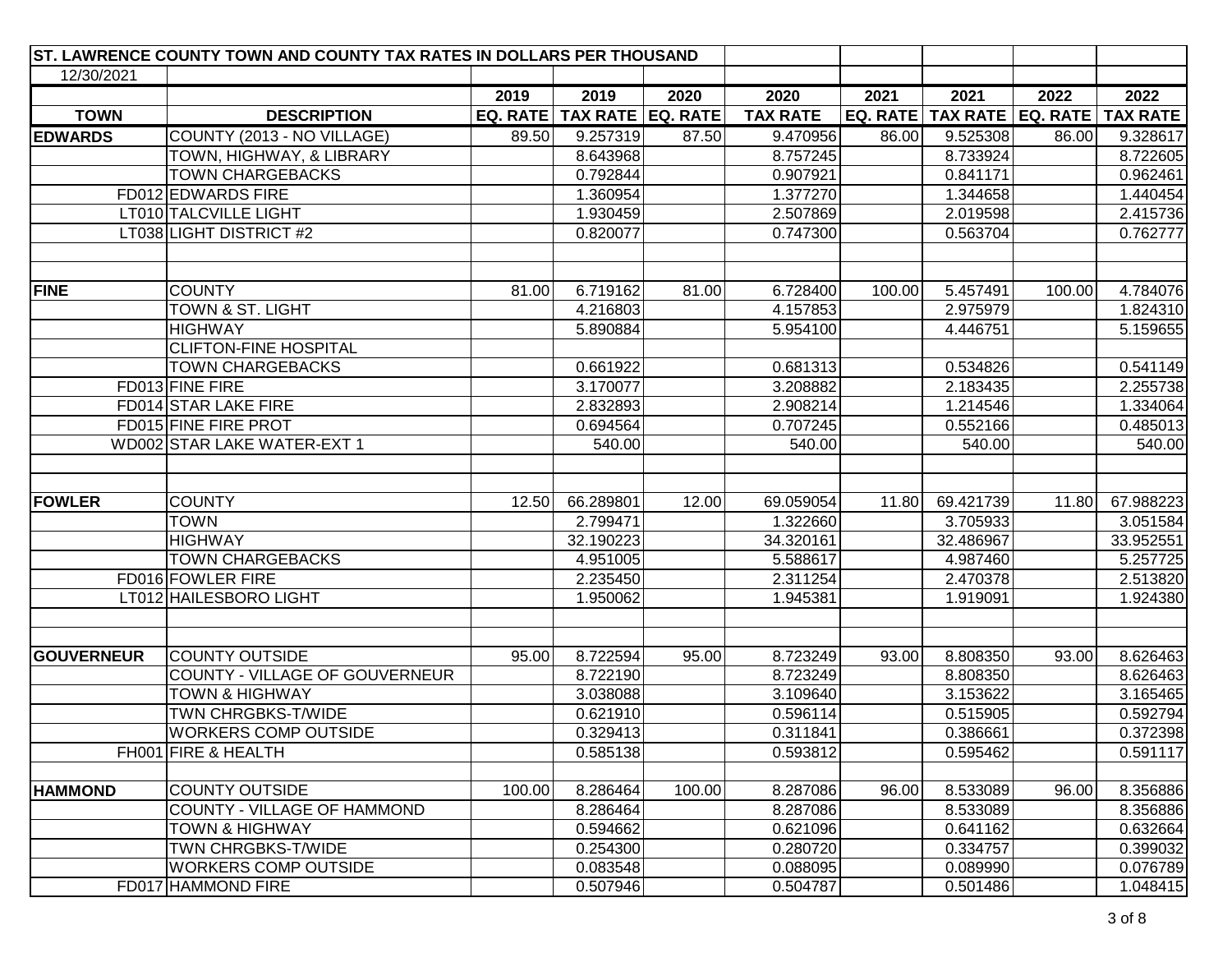|                  | ST. LAWRENCE COUNTY TOWN AND COUNTY TAX RATES IN DOLLARS PER THOUSAND |        |                                |        |                 |        |                                           |        |           |
|------------------|-----------------------------------------------------------------------|--------|--------------------------------|--------|-----------------|--------|-------------------------------------------|--------|-----------|
| 12/30/2021       |                                                                       |        |                                |        |                 |        |                                           |        |           |
|                  |                                                                       | 2019   | 2019                           | 2020   | 2020            | 2021   | 2021                                      | 2022   | 2022      |
| <b>TOWN</b>      | <b>DESCRIPTION</b>                                                    |        | EQ. RATE   TAX RATE   EQ. RATE |        | <b>TAX RATE</b> |        | EQ. RATE   TAX RATE   EQ. RATE   TAX RATE |        |           |
| <b>HERMON</b>    | COUNTY (NO VILLAGE-2017)                                              | 91.00  | 9.106004                       | 89.00  | 9.311333        | 100.00 | 8.191765                                  | 100.00 | 8.022610  |
|                  | <b>TOWN &amp; HIGHWAY</b>                                             |        | 6.167825                       |        | 6.128760        |        | 5.198737                                  |        | 5.182038  |
|                  | <b>TOWN CHARGEBACKS</b>                                               |        | 0.709394                       |        | 0.651714        |        | 0.647556                                  |        | 0.765428  |
|                  | FD018 HERMON FIRE                                                     |        | 1.178431                       |        | 1.312128        |        | 1.095092                                  |        | 1.120647  |
|                  | LT040 LIGHTING DIST #1                                                |        | 1.564181                       |        | 1.598758        |        | 1.565962                                  |        | 1.546463  |
|                  |                                                                       |        |                                |        |                 |        |                                           |        |           |
|                  |                                                                       |        |                                |        |                 |        |                                           |        |           |
| <b>HOPKINTON</b> | <b>COUNTY</b>                                                         | 100.00 | 8.285766                       | 100.00 | 8.287086        | 94.00  | 8.714644                                  | 94.00  | 8.534692  |
|                  | <b>TOWN</b>                                                           |        | 1.721297                       |        | 1.669371        |        | 1.661072                                  |        | 1.572846  |
|                  | <b>HIGHWAY</b>                                                        |        | 3.533866                       |        | 3.719087        |        | 3.686336                                  |        | 3.518208  |
|                  | <b>TOWN CHARGEBACKS</b>                                               |        | 0.519525                       |        | 0.597903        |        | 0.542321                                  |        | 0.560483  |
|                  | FD019 HOPKINTON FIRE                                                  |        | 0.804919                       |        | 0.810507        |        | 0.811628                                  |        | 0.981684  |
|                  |                                                                       |        |                                |        |                 |        |                                           |        |           |
|                  |                                                                       |        |                                |        |                 |        |                                           |        |           |
| <b>LAWRENCE</b>  | <b>COUNTY</b>                                                         | 100.00 | 8.286464                       | 100.00 | 8.287086        | 99.00  | 8.274510                                  | 100.00 | 8.022610  |
|                  | <b>TOWN</b>                                                           |        | 1.311800                       |        | 1.472981        |        | 1.523838                                  |        | 1.514758  |
|                  | <b>HIGHWAY</b>                                                        |        | 5.379682                       |        | 5.321844        |        | 5.203703                                  |        | 5.338489  |
|                  | <b>TOWN CHARGEBACKS</b>                                               |        | 1.112924                       |        | 0.956714        |        | 0.841837                                  |        | 1.090996  |
|                  | FD042 NO LAWRENCE FIRE                                                |        | 1.514587                       |        | 1.514228        |        | 1.503949                                  |        | 1.511388  |
|                  | LT013 FT JACKSON LIGHT                                                |        | 0.755893                       |        | 0.753976        |        | 0.752996                                  |        | 1.386145  |
|                  | LT014 NICHOLVILLE LIGHT                                               |        | 0.717948                       |        | 0.712162        |        | 0.678663                                  |        | 0.614846  |
|                  | LT015 LAWRENCEVILLE LIGHT                                             |        | 0.733937                       |        | 0.728273        |        | 0.724566                                  |        | 0.996774  |
|                  | LT016 NO LAWRENCE LIGHT                                               |        | 0.679562                       |        | 0.678800        |        | 0.669627                                  |        | 0.796896  |
|                  |                                                                       |        |                                |        |                 |        |                                           |        |           |
|                  |                                                                       |        |                                |        |                 |        |                                           |        |           |
| <b>LISBON</b>    | <b>COUNTY</b>                                                         | 83.00  | 9.983692                       | 82.00  | 10.106203       | 77.00  | 10.638656                                 | 75.00  | 10.696814 |
|                  | <b>TOWN</b>                                                           |        | 0.979918                       |        | 1.448097        |        | 1.487357                                  |        | 1.470192  |
|                  | <b>HIGHWAY</b>                                                        |        | 3.467252                       |        | 3.414137        |        | 3.434645                                  |        | 3.395738  |
|                  | PUBLIC LIBRARY                                                        |        | 0.392447                       |        | 0.000000        |        | 0.000000                                  |        | 0.000000  |
|                  | <b>TOWN CHARGEBACKS</b>                                               |        | 0.820735                       |        | 0.780967        |        | 0.666583                                  |        | 0.753036  |
|                  | FD021 LISBON FIRE                                                     |        | 1.099819                       |        | 1.135732        |        | 1.147077                                  |        | 1.174712  |
|                  |                                                                       |        |                                |        |                 |        |                                           |        |           |
|                  |                                                                       |        |                                |        |                 |        |                                           |        |           |
|                  |                                                                       |        |                                |        |                 |        |                                           |        |           |
|                  |                                                                       |        |                                |        |                 |        |                                           |        |           |
|                  |                                                                       |        |                                |        |                 |        |                                           |        |           |
|                  |                                                                       |        |                                |        |                 |        |                                           |        |           |
|                  |                                                                       |        |                                |        |                 |        |                                           |        |           |
|                  |                                                                       |        |                                |        |                 |        |                                           |        |           |
|                  |                                                                       |        |                                |        |                 |        |                                           |        |           |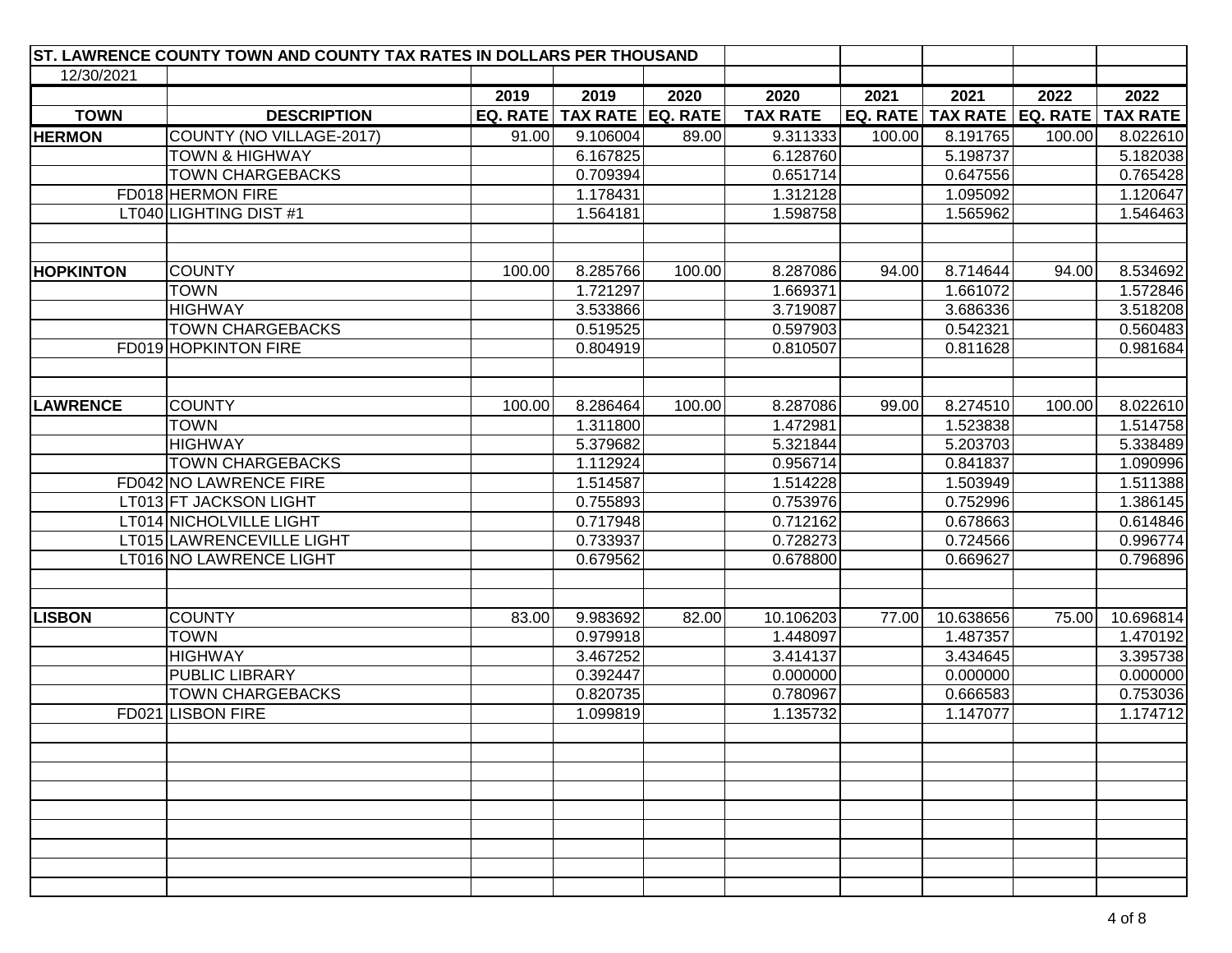|                   | ST. LAWRENCE COUNTY TOWN AND COUNTY TAX RATES IN DOLLARS PER THOUSAND |        |                                |        |                 |        |                                |        |                 |
|-------------------|-----------------------------------------------------------------------|--------|--------------------------------|--------|-----------------|--------|--------------------------------|--------|-----------------|
| 12/30/2021        |                                                                       |        |                                |        |                 |        |                                |        |                 |
|                   |                                                                       | 2019   | 2019                           | 2020   | 2020            | 2021   | 2021                           | 2022   | 2022            |
| <b>TOWN</b>       | <b>DESCRIPTION</b>                                                    |        | EQ. RATE   TAX RATE   EQ. RATE |        | <b>TAX RATE</b> |        | EQ. RATE   TAX RATE   EQ. RATE |        | <b>TAX RATE</b> |
| <b>LOUISVILLE</b> | <b>COUNTY OUTSIDE</b>                                                 | 89.00  | 9.307930                       | 87.00  | 9.525387        | 81.00  | 10.113290                      | 81.00  | 9.904457        |
|                   | COUNTY - VILLAGE OF W. MASSENA                                        |        | 9.310634                       |        | 9.525387        |        | 10.113290                      |        | 9.904457        |
|                   | <b>TOWN</b>                                                           |        | 0.122731                       |        | 0.154843        |        | 0.157229                       |        | 0.158002        |
|                   | <b>HIGHWAY</b>                                                        |        | 0.752535                       |        | 0.677440        |        | 0.866362                       |        | 0.886744        |
|                   | PUBLIC LIBRARY                                                        |        | 0.058136                       |        | 0.058066        |        | 0.057757                       |        | 0.058041        |
|                   | TWN CHRGBKS-T/WIDE                                                    |        | 0.462728                       |        | 0.498336        |        | 0.745062                       |        | 0.811600        |
|                   | <b>WORKERS COMP OUTSIDE</b>                                           |        | 0.277123                       |        | 0.326001        |        | 0.259322                       |        | 0.326730        |
|                   | FD022 LOUISVILLE FIRE                                                 |        | 0.976345                       |        | 1.101148        |        | 1.112760                       |        | 1.140058        |
|                   | LT018 LOUISVILLE LIGHT 1                                              |        | 0.103642                       |        | 0.103648        |        | 0.082763                       |        | 0.062036        |
|                   | LT019 LOUISVILLE LIGHT 2                                              |        | 0.344498                       |        | 0.331861        |        | 0.331943                       |        | 0.331703        |
|                   | LT033 LOUISVILLE LIGHT 3                                              |        | 0.119441                       |        | 0.120068        |        | 0.109536                       |        | 0.103178        |
|                   | LT039 LOUISVILLE LIGHT 4                                              |        | 0.122837                       |        | 0.122510        |        | 0.106530                       |        | 0.106530        |
|                   |                                                                       |        |                                |        |                 |        |                                |        |                 |
|                   |                                                                       |        |                                |        |                 |        |                                |        |                 |
| <b>MACOMB</b>     | <b>COUNTY</b>                                                         | 53.50  | 15.488718                      | 50.25  | 16.491714       | 49.00  | 16.717888                      | 48.50  | 16.541465       |
|                   | <b>TOWN</b>                                                           |        | 1.676648                       |        | 1.941431        |        | 2.062703                       |        | 2.427553        |
|                   | <b>HIGHWAY</b>                                                        |        | 5.060972                       |        | 4.851784        |        | 4.865197                       |        | 4.511278        |
|                   | <b>TOWN CHARGEBACKS</b>                                               |        | 0.922694                       |        | 1.092359        |        | 1.120536                       |        | 1.012105        |
|                   | FD023 MACOMB FIRE                                                     |        | 0.504231                       |        | 0.501691        |        | 0.515688                       |        | 0.542565        |
|                   |                                                                       |        |                                |        |                 |        |                                |        |                 |
|                   |                                                                       |        |                                |        |                 |        |                                |        |                 |
| <b>MADRID</b>     | <b>COUNTY</b>                                                         | 89.50  | 9.258619                       | 87.00  | 9.525387        | 86.00  | 9.525308                       | 84.00  | 9.550727        |
|                   | <b>TOWN &amp; LIBRARY</b>                                             |        | 3.215697                       |        | 3.025552        |        | 3.157288                       |        | 3.418774        |
|                   | <b>HIGHWAY</b>                                                        |        | 6.868439                       |        | 6.982874        |        | 6.766798                       |        | 6.479937        |
|                   | <b>TOWN CHARGEBACKS</b>                                               |        | 0.731440                       |        | 0.734348        |        | 0.800180                       |        | 1.045444        |
|                   | FD024 MADRID FIRE                                                     |        | 1.601592                       |        | 1.615173        |        | 1.572797                       |        | 1.609258        |
|                   | LT020 MADRID LIGHT                                                    |        | 1.099302                       |        | 1.099345        |        | 1.060613                       |        | 0.961046        |
|                   | SW002 MADRID SEWER                                                    |        | 273.129630                     |        | 273.029630      |        | 320.109890                     |        | 320.036756      |
|                   | WD009 MADRID WATER                                                    |        | 158.295533                     |        | 157.312715      |        | 127.377551                     |        | 133.641638      |
|                   |                                                                       |        |                                |        |                 |        |                                |        |                 |
| <b>MASSENA</b>    | <b>COUNTY OUTSIDE</b>                                                 | 100.00 | 8.286464                       | 100.00 | 8.287086        | 100.00 | 8.191765                       | 100.00 | 8.022610        |
|                   | COUNTY - VILLAGE OF MASSENA                                           |        | 8.286464                       |        | 8.282888        |        | 8.191765                       |        | 8.022610        |
|                   | <b>TOWN &amp; HIGHWAY</b>                                             |        | 4.750422                       |        | 4.820643        |        | 4.895655                       |        | 5.060431        |
|                   | TOWN CHARGEBACKS - TOWN                                               |        | 0.446320                       |        | 0.453566        |        | 0.413679                       |        | 0.453885        |
|                   | TOWN CHARGEBACKS - VILLAGE                                            |        | 0.446320                       |        | 0.453566        |        | 0.413679                       |        | 0.453885        |
|                   | FH002 FIRE & HEALTH                                                   |        | 0.468314                       |        | 0.471386        |        | 0.474901                       |        | 0.495928        |
|                   | SW004 S MAIN ST SEWER                                                 |        | 0.000000                       |        | 39.101228       |        | 19.117895                      |        | 16.809298       |
|                   | SW012 HIGHLAND BUCKTON SEWER                                          |        | 64.1313                        |        | 0.000000        |        | 0.000000                       |        |                 |
|                   |                                                                       |        |                                |        |                 |        |                                |        |                 |
|                   |                                                                       |        |                                |        |                 |        |                                |        |                 |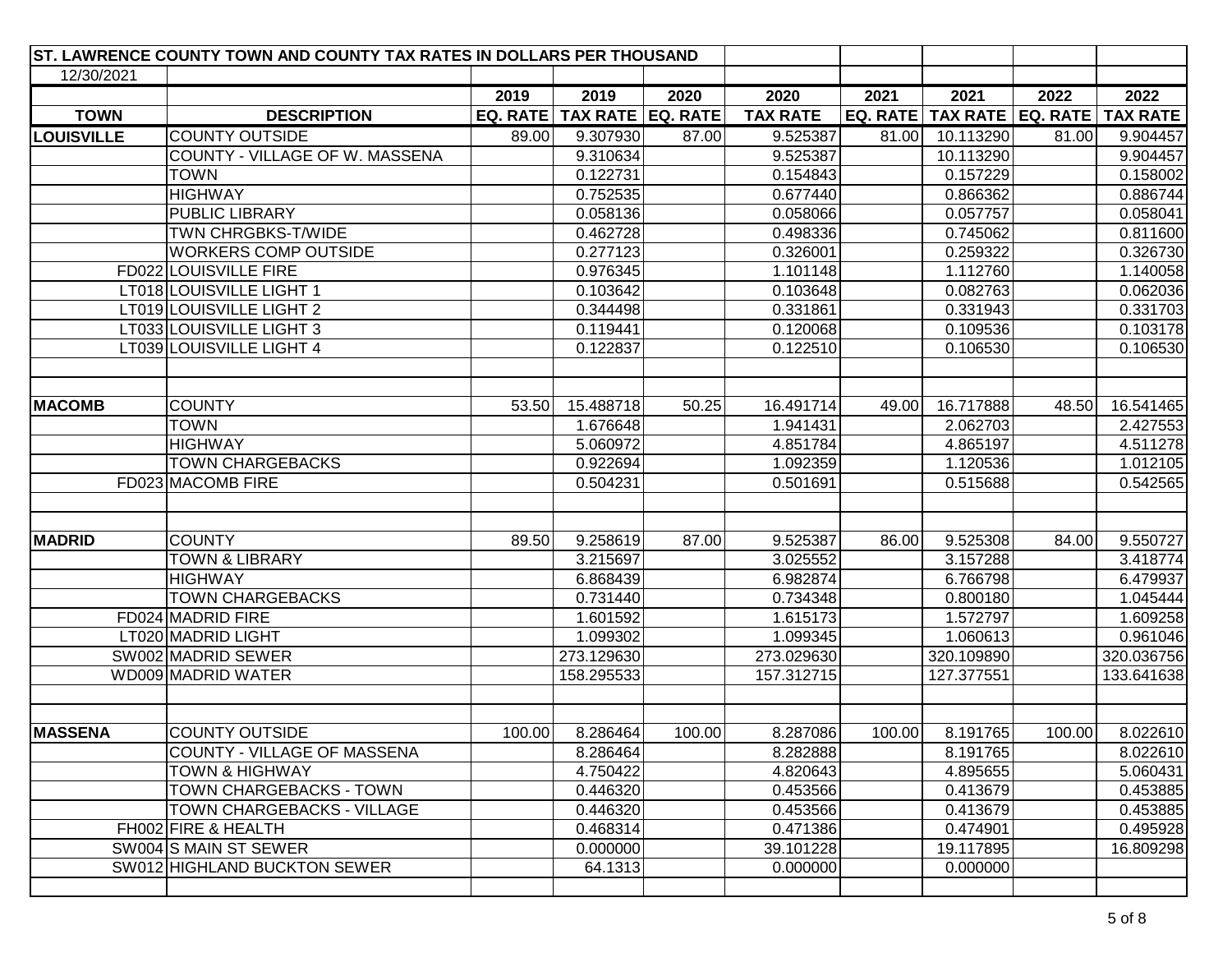|                    | ST. LAWRENCE COUNTY TOWN AND COUNTY TAX RATES IN DOLLARS PER THOUSAND |       |                                |        |                 |        |                                           |        |                 |
|--------------------|-----------------------------------------------------------------------|-------|--------------------------------|--------|-----------------|--------|-------------------------------------------|--------|-----------------|
| 12/30/2021         |                                                                       |       |                                |        |                 |        |                                           |        |                 |
|                    |                                                                       | 2019  | 2019                           | 2020   | 2020            | 2021   | 2021                                      | 2022   | 2022            |
| <b>TOWN</b>        | <b>DESCRIPTION</b>                                                    |       | EQ. RATE   TAX RATE   EQ. RATE |        | <b>TAX RATE</b> |        | EQ. RATE   TAX RATE   EQ. RATE   TAX RATE |        |                 |
| MORRISTOWN         | COUNTY OUTSIDE                                                        | 98.00 | 8.454671                       | 98.00  |                 | 100.00 |                                           | 100.00 |                 |
|                    | COUNTY - VILLAGE OF MORRISTOWN                                        |       | 8.455576                       |        |                 |        |                                           |        |                 |
|                    | COUNTY (NO VILLAGE-2019)                                              |       |                                |        | 8.456211        |        | 8.191765                                  |        | 8.022610        |
|                    | <b>TOWN &amp; HIGHWAY</b>                                             |       | 3.568195                       |        | 3.640505        |        | 3.646134                                  |        | 3.646534        |
|                    | <b>TOWN CHARGEBACKS</b>                                               |       | 0.336485                       |        | 0.468382        |        | 0.457301                                  |        | 0.523059        |
|                    | <b>WORKERS COMP OUTSIDE</b>                                           |       | 0.157145                       |        |                 |        |                                           |        |                 |
|                    | FD025 BRIER HILL FIRE                                                 |       | 1.277541                       |        | 1.290968        |        | 1.302272                                  |        | 1.313432        |
|                    | FD027 MORRISTOWN FIRE DISTRICT                                        |       | 0.422848                       |        | 1.814441        |        | 1.458551                                  |        | 1.459998        |
|                    |                                                                       |       |                                |        |                 |        |                                           |        |                 |
| <b>NORFOLK</b>     | <b>COUNTY OUTSIDE</b>                                                 | 82.00 | 10.105436                      | 82.00  | 10.106203       | 79.00  | 10.369323                                 | 79.00  | 10.155203       |
|                    | COUNTY - VILLAGE OF MASSENA                                           |       | 10.105444                      |        | 10.106203       |        | 10.369323                                 |        | 10.155203       |
|                    | COUNTY - VILLAGE OF NORWOOD                                           |       | 10.105444                      |        | 10.106203       |        | 10.369323                                 |        | 10.155203       |
|                    | <b>TOWN &amp; HIGHWAY</b>                                             |       | 4.270019                       |        | 4.415653        |        | 4.462192                                  |        | 4.474871        |
|                    | PUBLIC LIBRARY                                                        |       | 0.798173                       |        | 0.792522        |        | 0.789730                                  |        | 0.783171        |
|                    | TWN CHRGBKS-T/WIDE                                                    |       | 0.528706                       |        | 0.555210        |        | 0.504044                                  |        | 0.673162        |
|                    | <b>WORKERS COMP OUTSIDE</b>                                           |       | 0.225179                       |        | 0.260582        |        | 0.274890                                  |        | 0.255155        |
|                    | FD028 NORFOLK FIRE                                                    |       | 1.503358                       |        | 1.497266        |        | 1.522542                                  |        | 1.540179        |
|                    | LT022 NORFOLK LIGHT                                                   |       | 0.785458                       |        | 0.335369        |        | 0.513566                                  |        | 0.694252        |
|                    | LT023 RAYMONDVILLE LIGHT                                              |       | 0.197870                       |        | 0.296424        |        | 0.443095                                  |        | 0.537397        |
|                    | LT036 WEST HATFIELD LIGHT                                             |       | 0.568648                       |        | 0.620356        |        | 0.631178                                  |        | 0.790470        |
|                    |                                                                       |       |                                |        |                 |        |                                           |        |                 |
| <b>OSWEGATCHIE</b> | <b>COUNTY OUTSIDE</b>                                                 | 99.00 | 8.370166                       | 100.00 | 8.287086        | 100.00 | 8.191765                                  | 100.00 | 8.022610        |
|                    | COUNTY - VILLAGE OF HEUVELTON                                         |       | 8.370166                       |        | 8.287086        |        | 8.191765                                  |        | 8.022610        |
|                    | <b>TOWN &amp; HIGHWAY</b>                                             |       | 2.242757                       |        | 2.119467        |        | 2.146584                                  |        | 2.196537        |
|                    | TWN CHRGBKS-T/WIDE                                                    |       | 0.250442                       |        | 0.306722        |        | 0.324752                                  |        | 0.320732        |
|                    | <b>WORKERS COMP OUTSIDE</b>                                           |       | 0.165240                       |        | 0.139105        |        | 0.150424                                  |        | 0.166234        |
|                    | FD029 OSWEGATCHIE FIRE                                                |       | 0.661889                       |        | 0.622650        |        | 0.629219                                  |        | 0.632613        |
|                    |                                                                       |       |                                |        |                 |        |                                           |        |                 |
| <b>PARISHVILLE</b> | <b>COUNTY</b>                                                         |       | 6.09 136.066732                | 6.09   | 136.076953      |        | 6.09 134.511744                           |        | 6.09 131.734160 |
|                    | <b>TOWN</b>                                                           |       | 29.470455                      |        | 30.131179       |        | 30.330422                                 |        | 30.974064       |
|                    | <b>HIGHWAY</b>                                                        |       | 47.995317                      |        | 48.489794       |        | 48.282753                                 |        | 48.008849       |
|                    | <b>TOWN CHARGEBACKS</b>                                               |       | 8.919141                       |        | 7.816993        |        | 8.645206                                  |        | 10.009757       |
|                    | FD030 PARISHVILLE FIRE                                                |       | 12.380544                      |        | 14.235381       |        | 16.268019                                 |        | 20.232113       |
|                    |                                                                       |       |                                |        |                 |        |                                           |        |                 |
|                    |                                                                       |       |                                |        |                 |        |                                           |        |                 |
|                    |                                                                       |       |                                |        |                 |        |                                           |        |                 |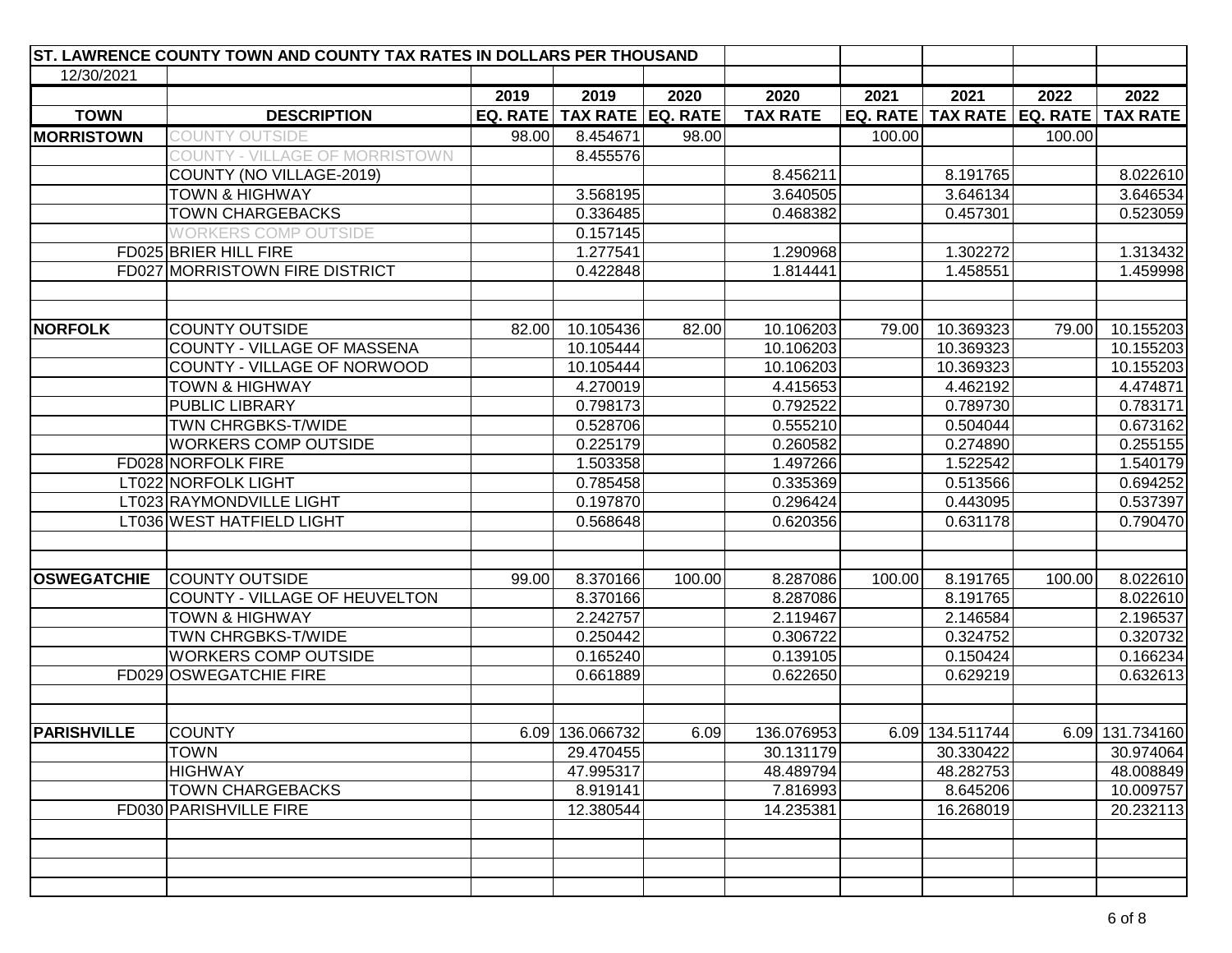| ST. LAWRENCE COUNTY TOWN AND COUNTY TAX RATES IN DOLLARS PER THOUSAND |                                |        |                                |        |                 |        |                                |        |                 |
|-----------------------------------------------------------------------|--------------------------------|--------|--------------------------------|--------|-----------------|--------|--------------------------------|--------|-----------------|
| 12/30/2021                                                            |                                |        |                                |        |                 |        |                                |        |                 |
|                                                                       |                                | 2019   | 2019                           | 2020   | 2020            | 2021   | 2021                           | 2022   | 2022            |
| <b>TOWN</b>                                                           | <b>DESCRIPTION</b>             |        | EQ. RATE   TAX RATE   EQ. RATE |        | <b>TAX RATE</b> |        | EQ. RATE   TAX RATE   EQ. RATE |        | <b>TAX RATE</b> |
| <b>PIERCEFIELD</b>                                                    | <b>COUNTY</b>                  | 100.00 | 8.286464                       | 100.00 | 8.287086        | 100.00 | 8.191765                       | 100.00 | 8.022610        |
|                                                                       | <b>TOWN</b>                    |        | 0.766112                       |        | 0.747559        |        | 0.746905                       |        | 0.750064        |
|                                                                       | <b>HIGHWAY</b>                 |        | 1.233614                       |        | 1.389183        |        | 1.436703                       |        | 1.590147        |
|                                                                       | <b>TOWN CHARGEBACKS</b>        |        | 0.217493                       |        | 0.225752        |        | 0.221271                       |        | 0.301751        |
|                                                                       | FD031 PIERCEFIELD FIRE         |        | 0.381463                       |        | 0.383954        |        | 0.387239                       |        | 0.384726        |
|                                                                       | LT024 PIERCEFIELD LIGHT        |        | 0.185345                       |        | 0.247545        |        | 0.309432                       |        | 0.433597        |
|                                                                       | WD014 PIERCEFIELD WATER        |        | 175.336914                     |        | 170.852222      |        | 166.367407                     |        | 159.908537      |
|                                                                       | WD015 CONIFER WATER            |        | 126.967143                     |        | 123.719524      |        | 120.472143                     |        | 114.498372      |
|                                                                       |                                |        |                                |        |                 |        |                                |        |                 |
|                                                                       |                                |        |                                |        |                 |        |                                |        |                 |
| <b>PIERREPONT</b>                                                     | <b>COUNTY</b>                  | 87.50  | 9.470245                       | 87.50  | 9.470956        | 90.00  | 9.101961                       | 88.00  | 9.116603        |
|                                                                       | <b>TOWN</b>                    |        | 1.158664                       |        | 1.248012        |        | 1.293440                       |        | 1.246463        |
|                                                                       | <b>HIGHWAY</b>                 |        | 3.930269                       |        | 4.010702        |        | 4.055090                       |        | 4.139435        |
|                                                                       | <b>TOWN CHARGEBACKS</b>        |        | 0.693548                       |        | 0.710477        |        | 0.669935                       |        | 0.658218        |
|                                                                       | FD032 PIERREPONT FIRE          |        | 0.986473                       |        | 0.986391        |        | 0.978064                       |        | 0.985541        |
|                                                                       | LT025 HANNAWA LIGHT            |        | 0.208546                       |        | 0.207193        |        | 0.206482                       |        | 0.204345        |
|                                                                       |                                |        |                                |        |                 |        |                                |        |                 |
| <b>PITCAIRN</b>                                                       | <b>COUNTY</b>                  | 100.00 | 8.286464                       | 100.00 | 8.287086        | 100.00 | 8.191765                       | 100.00 | 8.022610        |
|                                                                       | <b>TOWN</b>                    |        |                                |        |                 |        |                                |        |                 |
|                                                                       | <b>HIGHWAY</b>                 |        | 3.889204                       |        | 3.700835        |        | 3.698964                       |        | 3.693651        |
|                                                                       | <b>TOWN CHARGEBACKS</b>        |        | 0.820164                       |        | 0.902964        |        | 0.697311                       |        | 0.653224        |
|                                                                       | FD033 PITCAIRN FIRE            |        | 0.609484                       |        | 0.578277        |        | 0.605188                       |        | 0.622628        |
|                                                                       |                                |        |                                |        |                 |        |                                |        |                 |
| <b>POTSDAM</b>                                                        | <b>COUNTY OUTSIDE</b>          | 97.00  | 8.538973                       | 95.00  | 8.723249        | 94.00  | 8.714644                       | 90.00  | 8.914011        |
|                                                                       | COUNTY - VILLAGE OF POTSDAM    |        | 8.542746                       |        | 8.723249        |        | 8.714644                       |        | 8.914011        |
|                                                                       | COUNTY - VILLAGE OF NORWOOD    |        | 8.536061                       |        | 8.723249        |        | 8.714644                       |        | 8.914011        |
|                                                                       | <b>TOWN &amp; HIGHWAY</b>      |        | 3.074154                       |        | 3.024271        |        | 3.061432                       |        | 3.207155        |
|                                                                       | PART TOWN                      |        | 0.448807                       |        | 0.443591        |        | 0.370860                       |        | 0.033684        |
|                                                                       | TWN CHRGBKS-T/WIDE             |        | 0.296871                       |        | 0.311535        |        | 0.309295                       |        | 0.375667        |
|                                                                       | <b>WORKERS COMP OUTSIDE</b>    |        | 0.245767                       |        | 0.233197        |        | 0.260279                       |        | 0.256249        |
|                                                                       | FD034 POTSDAM FIRE             |        | 0.927559                       |        | 0.948228        |        | 0.939133                       |        | 1.051852        |
|                                                                       | LT026 HEWITTVILLE LIGHT        |        | 0.707733                       |        | 0.719643        |        | 0.666240                       |        | 0.626099        |
|                                                                       | LT027 SISSONVILLE LIGHT        |        | 0.584532                       |        | 0.584532        |        | 0.584532                       |        | 0.584532        |
|                                                                       | SW003 UNIONVILLE SEWER         |        | 6.516933                       |        | 6.447762        |        | 7.213299                       |        | 7.769177        |
|                                                                       | WD008 UNIONVILLE WATER         |        | 8.459901                       |        | 9.023516        |        | 7.271370                       |        | 7.298037        |
|                                                                       | NL001 NORWOOD LIBRARY - 407489 |        | 0.737155                       |        | 0.731910        |        | 0.721871                       |        | 0.716568        |
|                                                                       | NL003 NORWOOD LIBRARY - 407401 |        | 0.736596                       |        | 0.731926        |        | 0.721880                       |        | 0.716576        |
|                                                                       |                                |        |                                |        |                 |        |                                |        |                 |